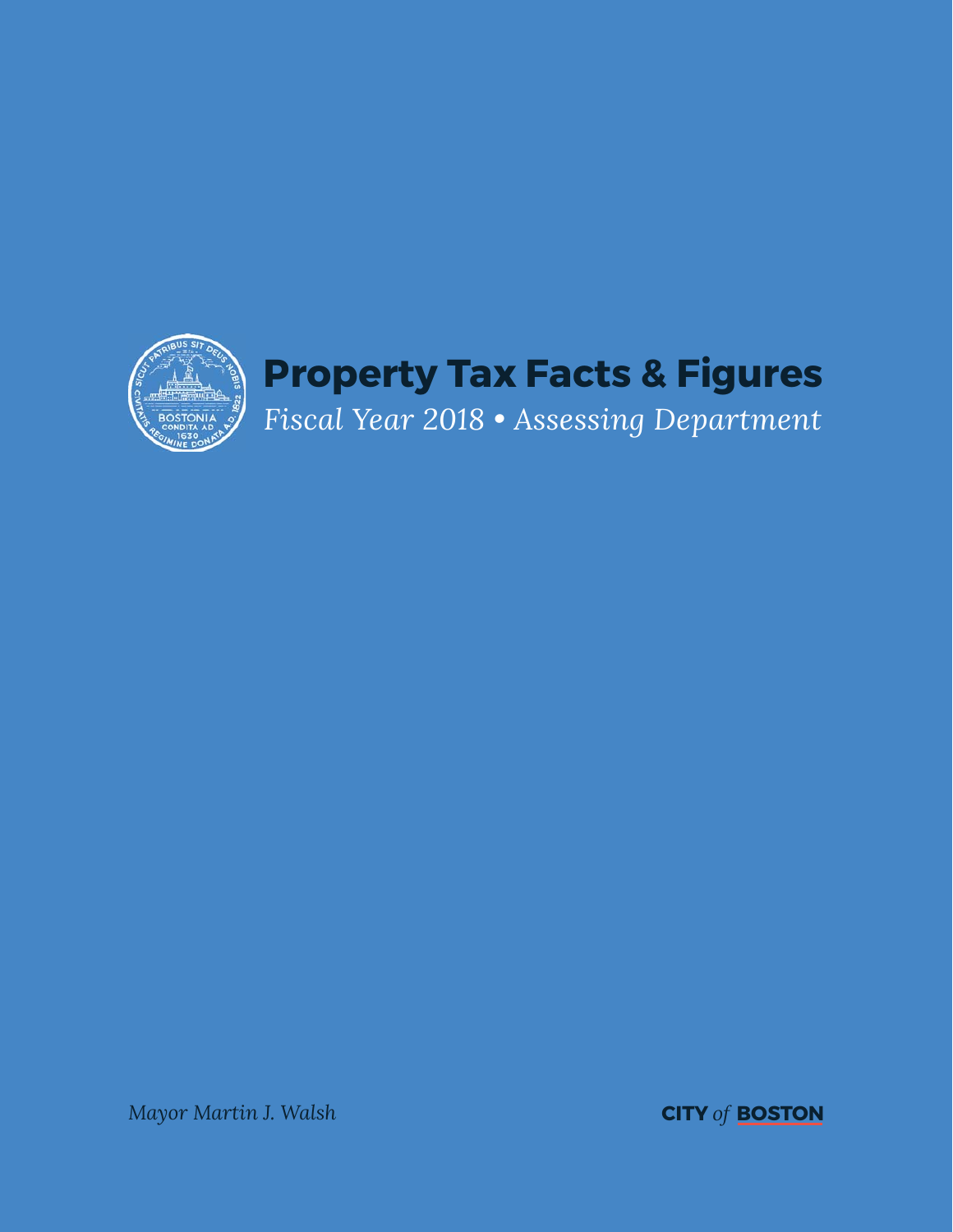# **TABLE OF CONTENTS**

| Appendix A: Property Tax Recap, Fiscal Years 2012-2018  12 |  |
|------------------------------------------------------------|--|
|                                                            |  |
| Appendix C: Average Residential Taxes - Greater Boston14   |  |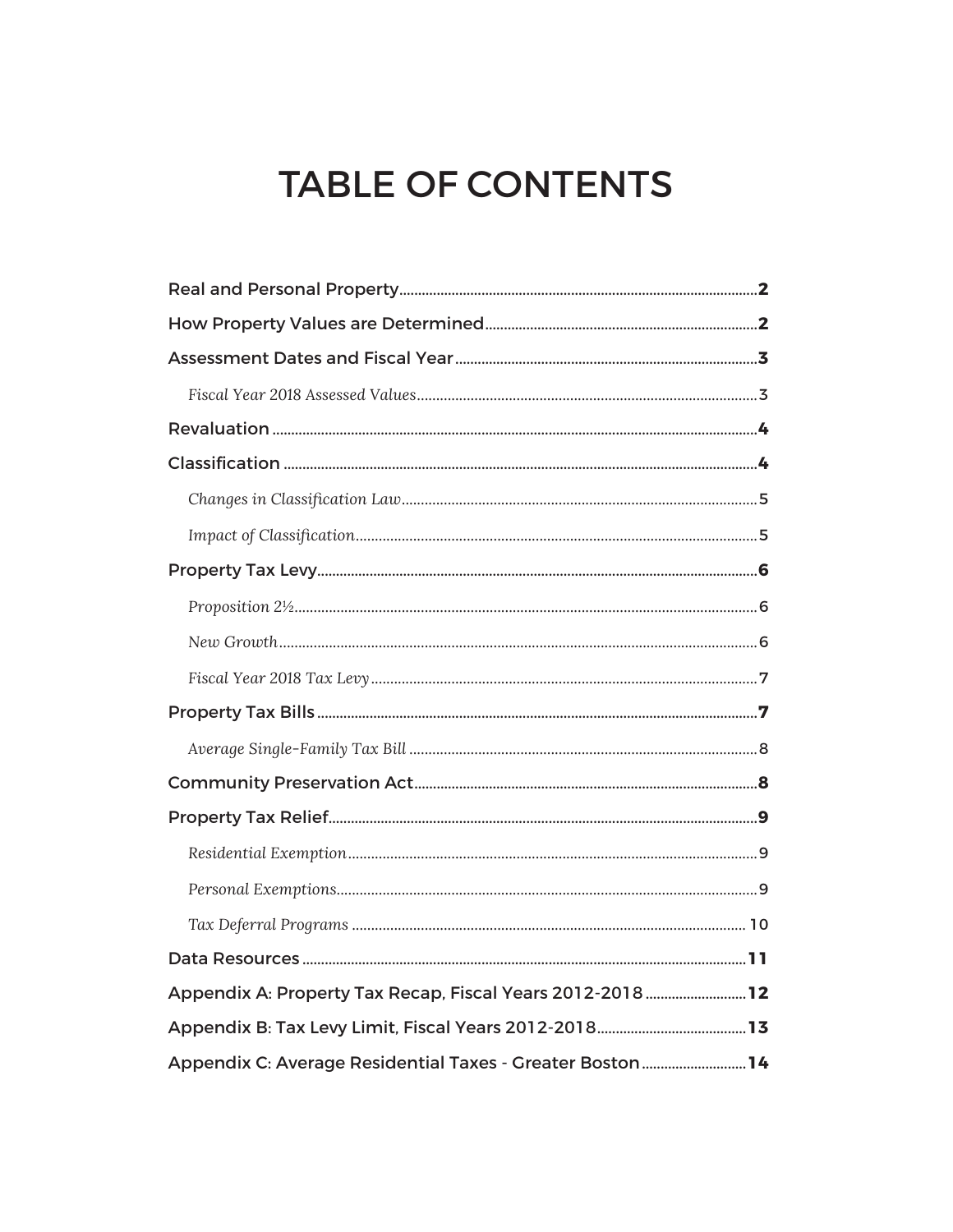

The City of Boston Assessing<br>Department's annual Property Tax<br>Facts & Figures report presents an<br>averyiew of property taxes in Boston using Department's annual *Property Tax Facts & Figures* report presents an overview of property taxes in Boston using charts and tables to illustrate historical trends. The property tax data in this report allows a taxpayer to compare Fiscal Year 2018 assessments and tax rates with those in prior years and with those in other municipalities. Background information on the assessment process as well as relevant statutory considerations are offered for contextual purposes.

The Assessing Department has published the *Facts & Figures* reports for many years as a useful resource for taxpayers. You can obtain prior-year reports by visiting the Assessing Department website at boston. gov/assessing. Reports are located under More Resources, Facts and Figures reports.

## **Real and Personal Property**

In taxation, the term "property" includes both real and personal property. Since they are taxed separately, a careful distinction between the two is necessary. Real Property includes land and all improvements. It is the physical land and everything attached to it, including everything under the ground (water and mineral rights) and everything above the ground. It includes all benefits, rights, interests and limitations inherent in the ownership of the real estate. Personal property consists of any tangible assets owned by an individual, a business, or an organization which are not real estate and which are not permanently affixed to a particular building.

## **How Property Values are Determined**

The Assessing Department is statutorily required to assess all property at its full and fair cash value as of January 1 of each year (Massachusetts General Laws, Chapter 59, Section 38). The assessed value for the Fiscal Year 2018 tax bill represents the fair cash value of property as of January 1, 2017. Full and fair cash value is defined as the price an owner willing, but not under compulsion, to sell ought to receive from a buyer willing, but not under compulsion, to purchase.

In practice, there are three accepted approaches to determining property value: market, income and cost.

*Market Approach*. Market sales of similar properties which sold in the year prior to January 1 are analyzed, compared and adjusted to forecast what the property would sell for on January 1. When there are many sales, the market approach is the most accurate and dependable tool in the determination of value. Most residential property is valued by the market approach.

*Income Approach*. The income stream that a property is likely to produce for an investor is determined by examining data such as rents, occupancy rates, and expenses. The process of capitalization converts the future income stream into present worth or market value. The income approach is most applicable to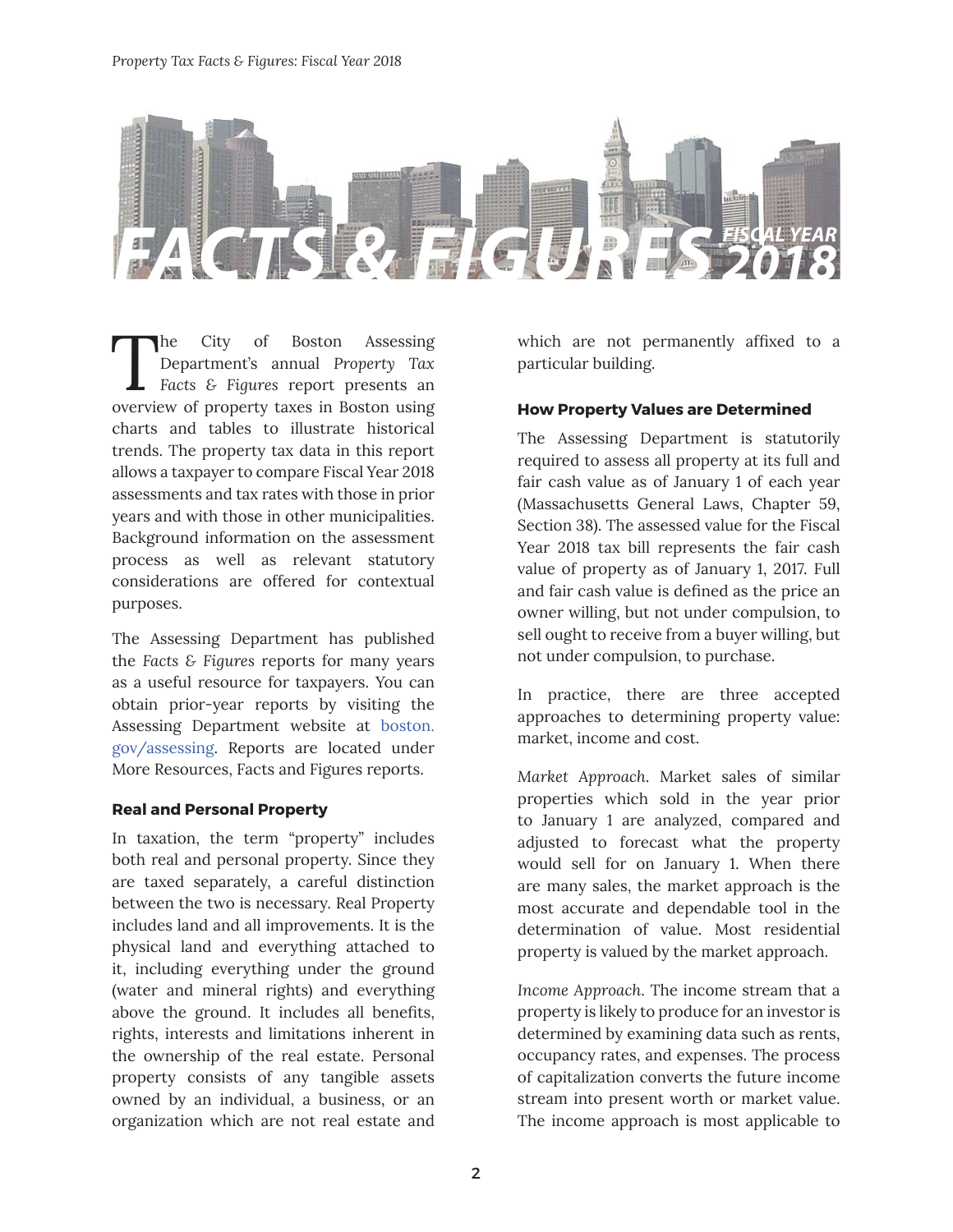

**FIGURE 1: Total Assessed Value, Fiscal Years 1983-2018**

real estate that is bought and sold based on its income-producing capabilities, such as retail stores, office buildings and apartment buildings.

*Cost Approach*. The current reproduction or replacement cost of a property is determined, with adjustments made for depreciation and land value. Reproduction cost is the amount of money necessary to erect a new structure that is an exact replica of the existing building. Replacement cost is the expenditure necessary to build a new building equal in utility to the original and able to serve as a substitute in function. The cost approach is most applicable to specialpurpose properties that are not readily sold or rented.

Constitutional and statutory provisions prohibit the assessment of property above or below its full and fair cash value. "Full and fair cash value" represents the applied constitutional and statutory standard protecting the property owner's right to pay only his or her fair share of the tax burden. The City of Boston has remained in compliance with the "full and fair cash value" standard since it was enacted in Fiscal Year 1983.

#### **Assessment Dates and Fiscal Year**

In Massachusetts, state law requires that all property be assessed at its full market value as of January 1 preceding the start of the fiscal year. It is the ownership, condition and value of the property on January 1 that determines an assessment and to whom the tax bill is assessed. Any new structures, additions, demolitions, improvements or alterations that occur after January 1st will not be reflected in the assessing records until the next January 1.

Property taxes are assessed for the fiscal year which, in Massachusetts, begins on July 1 and ends on June 30, based on the value of the property as of the previous January 1. For example, property taxes for Fiscal Year 2018 (July 1, 2017 to June 30, 2018) are based on the value of properties as of January 1, 2017.

#### *Fiscal Year 2018 Assessed Values*

In Fiscal Year 2018, property assessments continued to increase due to an active real estate market in most neighborhoods over the prior year. These market effects are reflected in the Fiscal Year 2018 assessments on which the tax bills are based.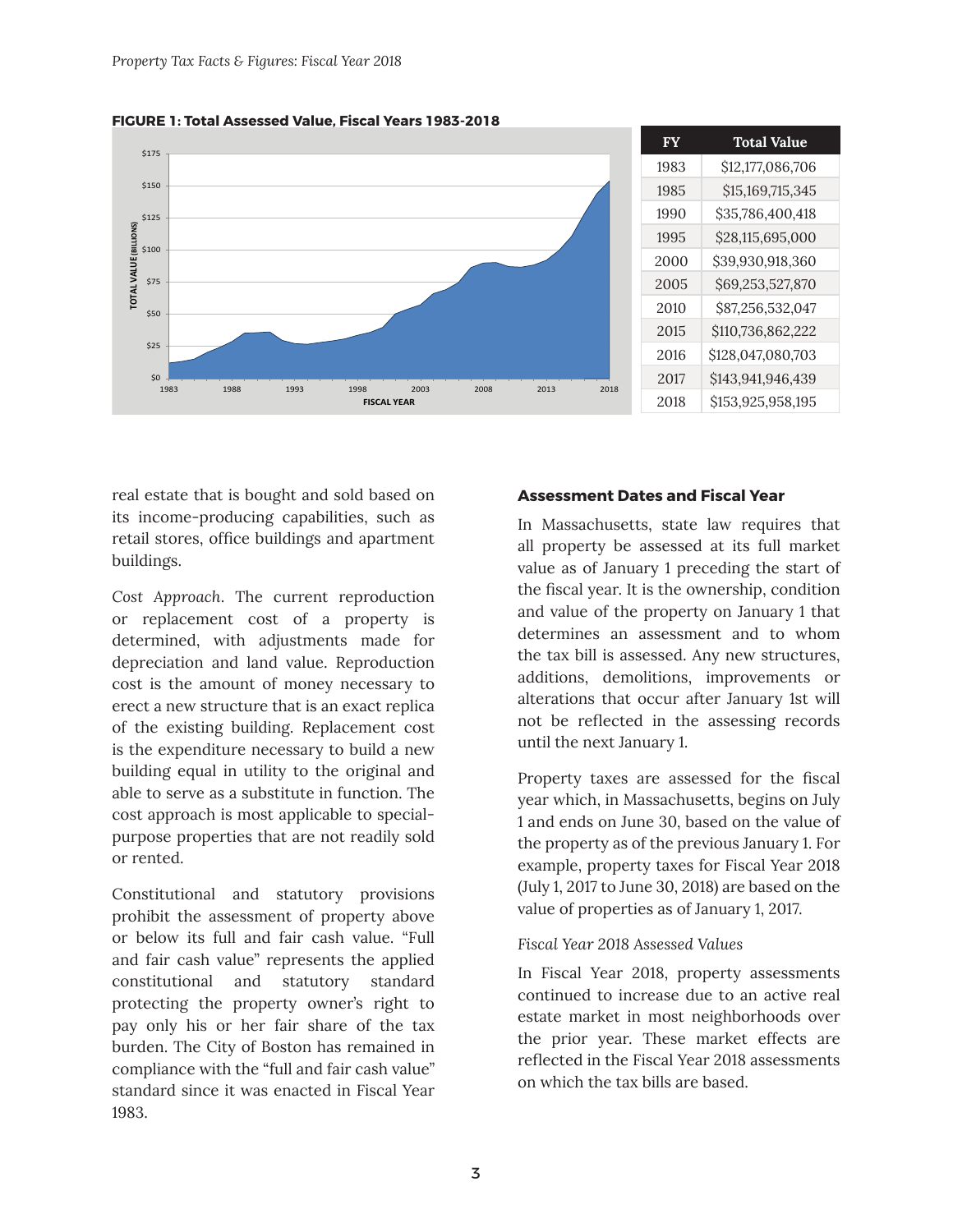The tax base - that is, total value of all taxable property assessed - increased from \$143.9 billion in Fiscal Year 2017 to \$153.9 billion in Fiscal Year 2018, an increase of \$10.0 billion or 6.9%. See Figure 1 for historic trends in the City of Boston's total assessed value, as well as Appendix A for assessed values by class for fiscal years 2012 to 2018.

## **Revaluation**

Chapter 40, Section 56 of the Massachusetts General Laws requires all cities and towns to conduct a revaluation every five (5) years. A recent change in state law moved the revaluation cycle from every three years to every five years, with most cities and towns making the transition to this new schedule in the coming years. The City conducted its most recent revaluation in Fiscal Year 2016. The next revaluation is scheduled to take place in Fiscal Year 2020 as the Massachusetts Department of Revenue ("DOR") begins to transition to the new cycle.

The DOR applies a rigorous certification process when a community revalues its property, requiring that assessments meet strict statistical tests to ensure that they accurately reflect the market and are applied consistently. In the years between revaluations, the City, pursuant to state law, must adjust property assessments consistent with real estate market trends.

## **Classifi cation**

In 1978, the citizens of the Commonwealth approved a constitutional amendment authorizing the Legislature to classify real property into as many as four (4) classes and to tax these classes differently. Assessors in Massachusetts must assign all property in the city or town according to its use: residential, open space, commercial, industrial, and personal. Each parcel must always be assessed at full and fair cash value. The City's composition of real and personal property is shown in Figure 2.

#### **FIGURE 2: Classes of Property, Fiscal Year 2018**



*Class One*: Residential. Includes all property containing one or more units used for human habitation. The class includes accessory land and buildings such as garages and sheds. Single-family homes are in this class, as are large apartment buildings. Hotels and motels are not included in this class. See Figure 3 for a breakdown of residential property by type.

*Class Two*: Open Space. Includes land maintained in an open or natural condition, which contributes significantly to the benefit and enjoyment of the public. Such land cannot be held for the production of income. The Open Space classification, which is a local option, is not used by the City of Boston.

*Class Three*: Commercial. Includes any property held for the purpose of conducting a business, such as office buildings, retail stores, etc.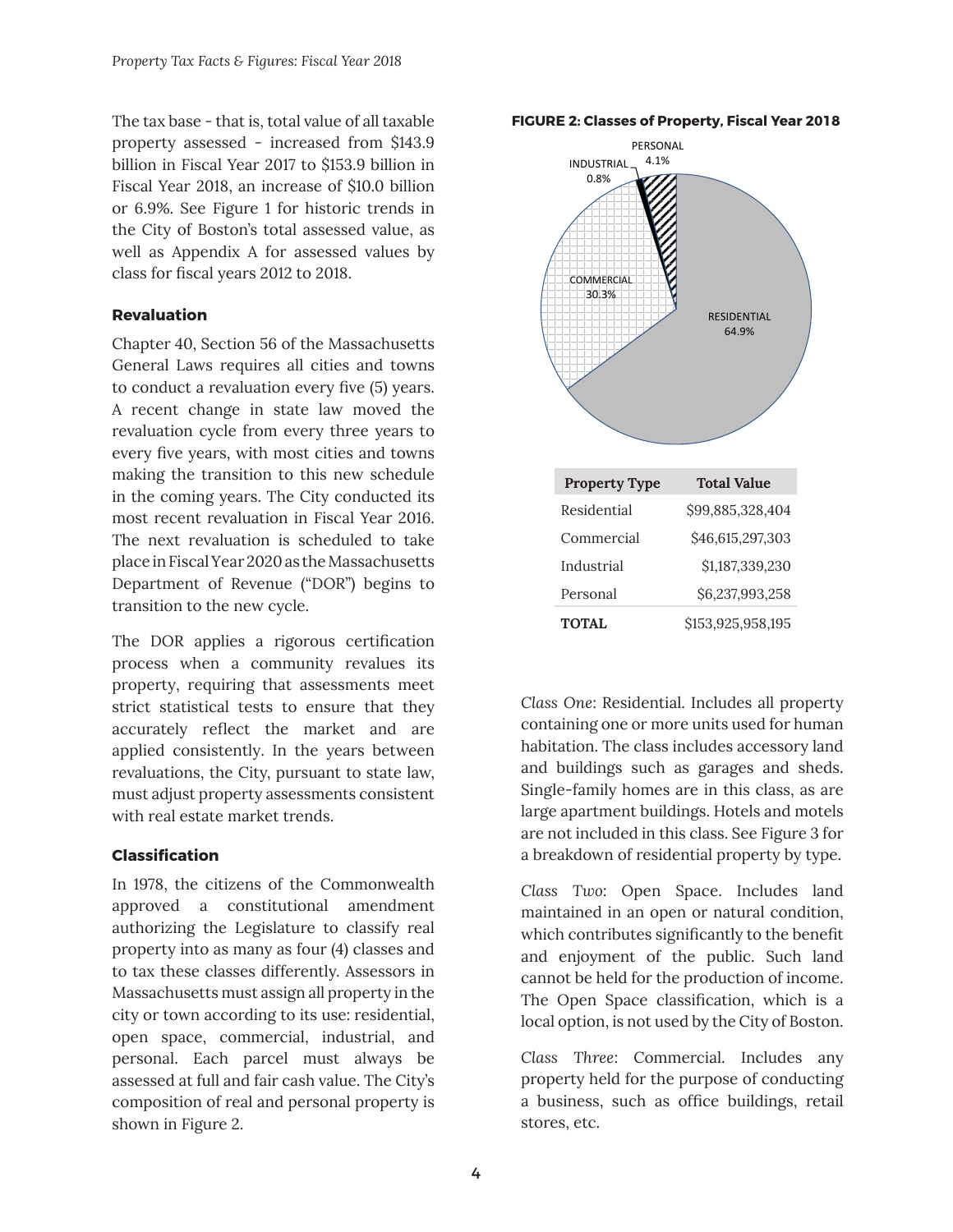



| <b>Type</b> | <b>Total Value</b> |             | <b>Total Value</b> |  |  |
|-------------|--------------------|-------------|--------------------|--|--|
| 1-Family    | \$17,098,995,688   | Condominium | \$40,239,838,840   |  |  |
| 2-Family    | \$10,564,042,337   | Multi-Fam.  | \$11,538,726,391   |  |  |
| 3-Family    | \$9,540,898,387    | Other       | \$10,902,826,761   |  |  |

*Class Four*: Industrial. Includes any property involved in manufacturing, processing or extraction. It includes utility real property used for storage and generation purposes.

*Personal Property*. Contains all taxable personal property of individuals, partnerships, associations, and certain corporations. A large portion of this class is owned by public utilities.

#### *Changes in Classifi cation Law*

Following the passage of the classification amendment, the Legislature established statutory limits on the discount available to residential property, as well as the maximum increase that could be placed on business properties. Under the original legislation, the tax rate for residential property could be discounted down to 65% of the non-classified tax rate (i.e., what the rate would be without classification), provided that this rate did not increase the tax rate for business properties to more than 150% of the non-classified rate.

Between 1983 and 1987, however, rapid appreciation in housing values increased the

residential share of the property tax burden. In Fiscal Year 1989, legislation approved by the state legislature revised the limits provided under the original classification act and enabled local officials to mitigate further tax shifts. With the exception of a short-term adjustment in the classification formula in the early 2000s, the formula has remained at these limits.

#### *Impact of Classification*

Preferential tax treatment for residential property is not required by the Commonwealth. However, in Boston, the City Council, with the approval of the Mayor, has chosen to fully implement classification - a local option - thereby reducing the residential tax rate to the lowest level allowed by law. Without classification, residential taxpayers would see their property taxed at a much higher rate.

The Fiscal Year 2018 classified tax rate for residential property is \$10.48 per thousand of property value, while the classified tax rate for commercial, industrial, and personal property is \$25.20 per thousand of property value. Trends in classified tax rates for fiscal years 2012 to 2018 are displayed in Figure 4. See Appendix A for specific tax rates for fiscal years 2012 to 2018.



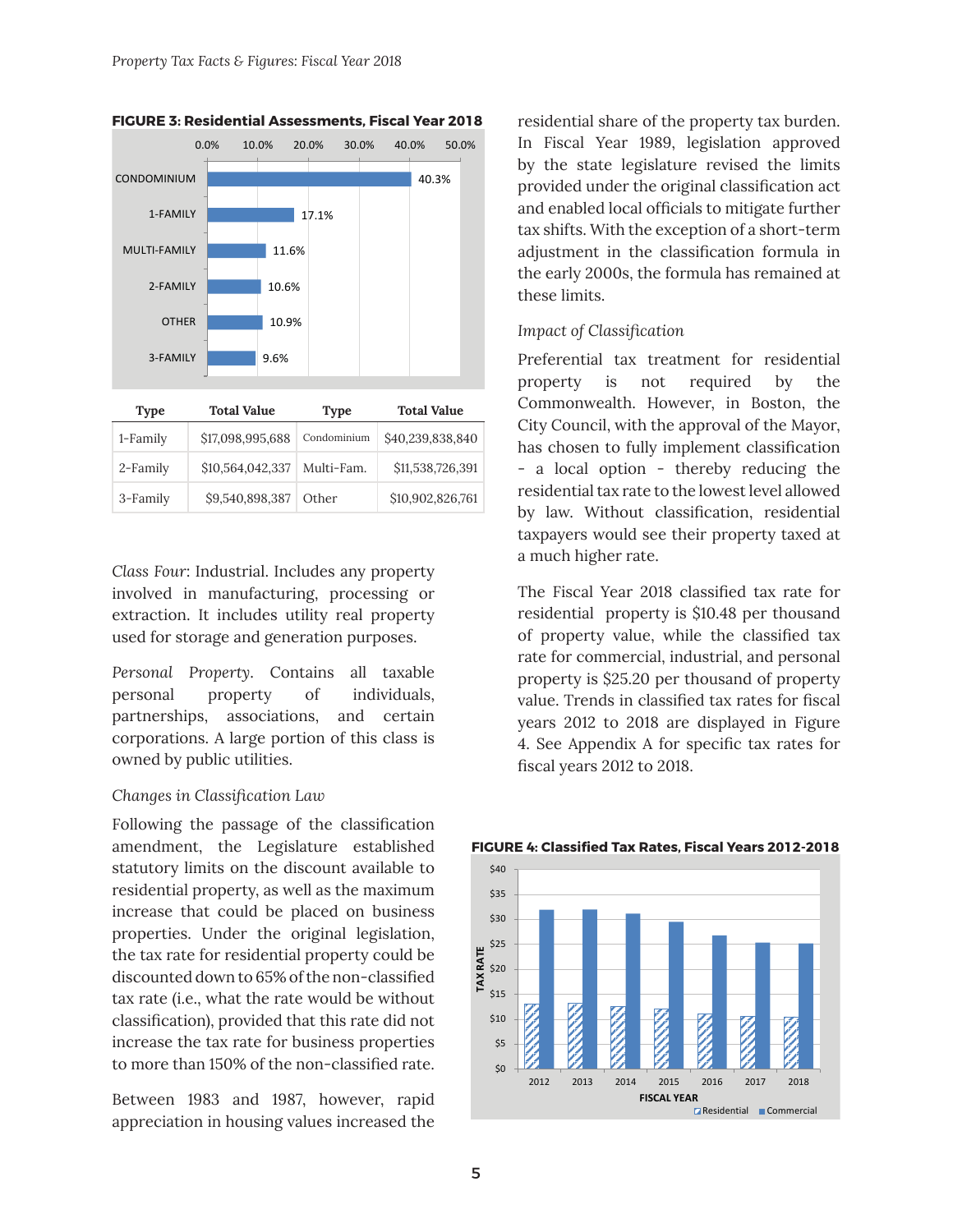

**FIGURE 5: Impact of Classification, Fiscal Year 2018** 

In Fiscal Year 2018, classification resulted in substantial savings for the City's residential taxpayers (Figure 5). On average, classification saved homeowners:

- \$2,193 on a single-family home;
- \$2,518 on a residential condominium;
- \$2,393 on a two-family home; and
- \$2,729 on a three-family home.

#### **Property Tax Levy**

The property tax levy is the amount a municipality raises through real and personal property taxes. In Boston, the property tax levy is the City's largest source of revenue. Each year, the amount to be raised must be determined in accordance with Proposition 2½. Please see the information below for more information about the property tax levy.

#### *Proposition 2½*

Proposition 2½, an initiative petition, was approved by the citizens of the Commonwealth in 1980. Its principal provisions relative to the property tax are to:

• Limit the property tax levy in a city or town to no more than 2.5% of the total fair cash value of all taxable real and personal property.

- Limit the property tax levy to no more than a 2.5% increase over the prior year's levy limit, with certain provisions for new growth and construction. Taxpayers should note that the 2.5% limit applies to the entire levy, not to individual tax bills.
- Provide for local overrides of the levy limit and a local option to exclude certain debt from the limit. Since the inception of Proposition 2½, the City of Boston has not voted either to override the levy limitations or exclude any debt as allowed by Proposition 2½.

Under the provisions of Proposition 2½, the property tax may not exceed 2.5% of the value of all taxable property. In Fiscal Year 2018, the overall effective tax rate - taxes as a percent of value - was 1.44%. Overall effective tax rates for fiscal years 2012 to 2018 are shown in Figure 6. For more information about Proposition 2½, see Massachusetts General Laws Chapter 59, Section 21C.

#### *New Growth*

Proposition 2½ allows a community to increase its levy limit annually by an amount based upon the valuation of certain new construction and other growth in the tax base that is not the result of property

#### **FIGURE 6: Overall Effective Tax Rates, FYs 2012-2018**

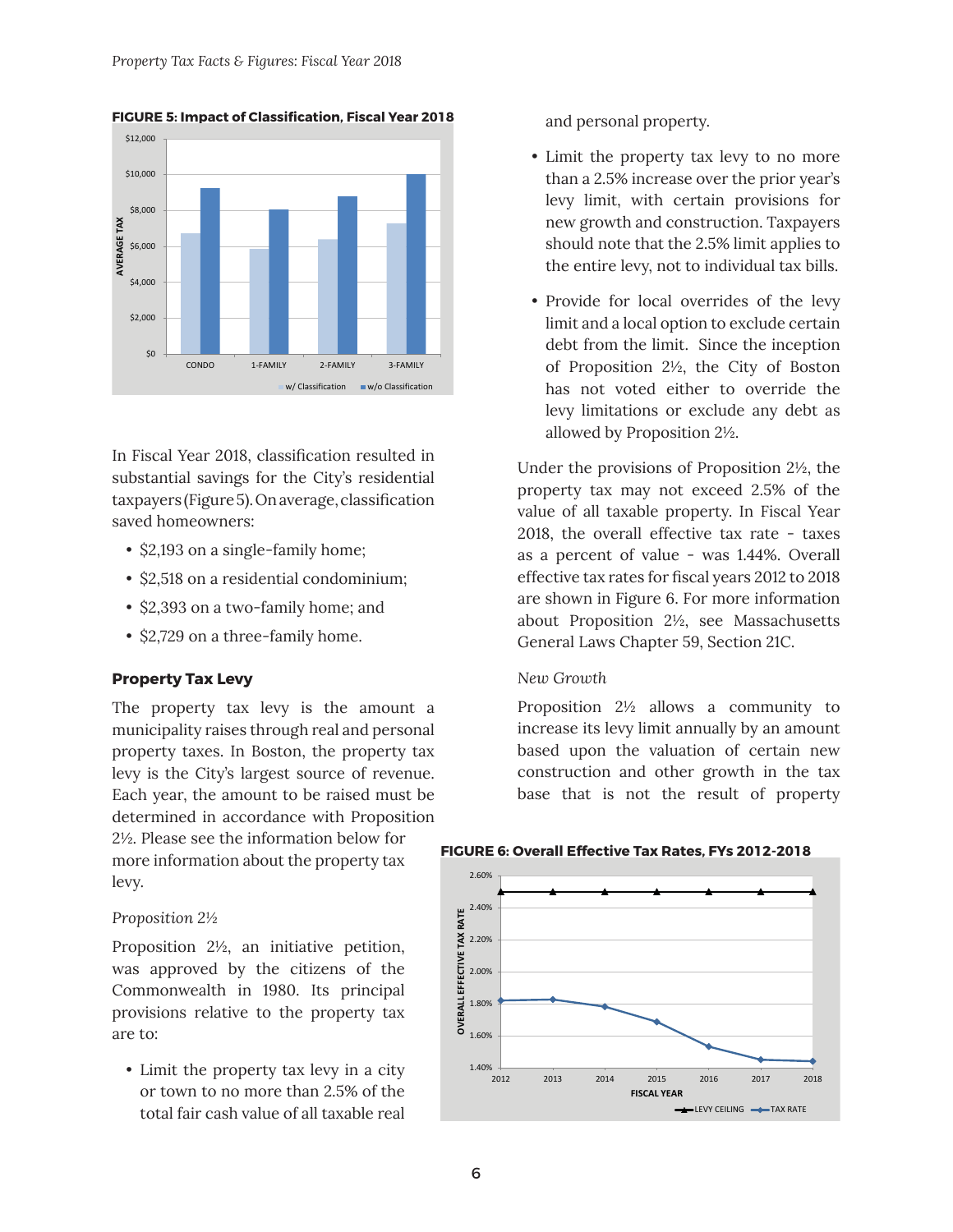

**FIGURE 7: Total Property Tax Levy, Fiscal Years 1983-2018**

revaluation. The purpose of this provision is to recognize that new development results in additional municipal costs; for instance, the construction of a new housing development may result in increased school enrollment, public safety costs and so on.

This provision covers:

- New construction, additions, and alterations that result in increases in assessed valuation aside from revaluation effects;
- New personal property;
- Exempt property returned to the tax rolls; and
- Net increased valuation for subdivision parcels and condominium conversions.

New growth is calculated by multiplying the increase in the assessed valuation of a newly taxable property by the prior year's tax rate for the appropriate class of property.

#### *Fiscal Year 2018 Tax Levy*

The Fiscal Year 2018 tax levy is \$2.2 billion, an increase of \$129.8 million (6.2%) over last year. Historical tax levy information is displayed in Figure 7. Of the levy growth, \$77.6 million is the result of new construction and properties being added to the tax base, as well as amended growth from the prior year. The remaining \$52.2 million is the 2.5% increase allowed under the provision of Proposition 2½. The levy limit trend from fiscal years 2012 to 2018 is displayed in Figure 8. Specific Levy Limit data (Prior-Year Limit, 2.5% growth, and new growth amounts) is provided in Appendix B.

#### **Property Tax Bills**

The City of Boston adopted the provisions of Massachusetts law that allow cities and



**FIGURE 8: Tax Levy Limit, Fiscal Years 2012-2018**

<sup>\*</sup>New Growth includes amended growth from the prior fiscal year.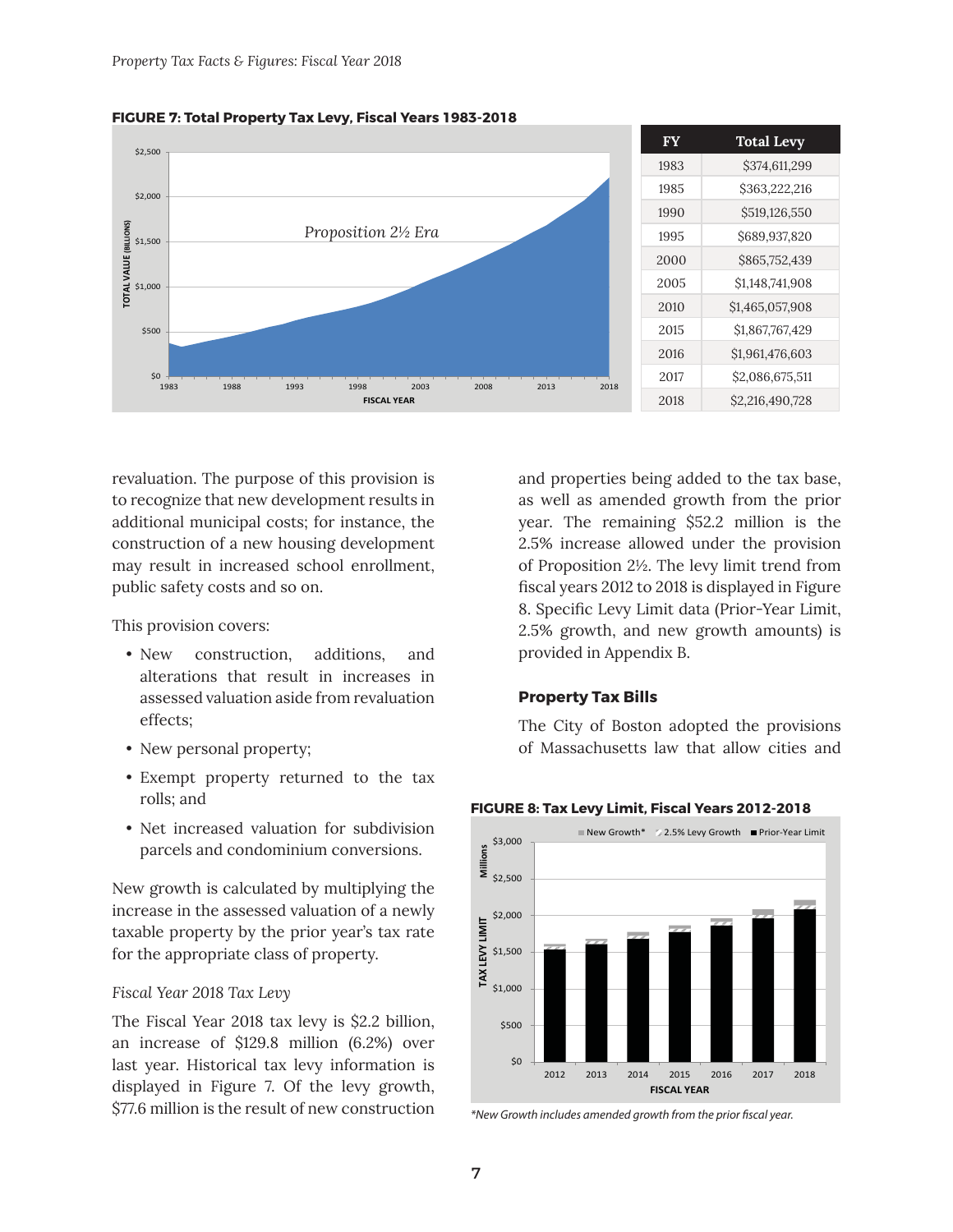

**FIGURE 9: Average Single-Family Tax Bill, Fiscal Years 2012-2018**

towns to issue tax bills on a *quarterly* basis. A preliminary payment is due August 1 (first quarter) and November 1 (second quarter) of each year. The amount is equal to fifty percent (50%) of the prior year's tax, divided into two equal payments. The preliminary tax is not an estimated tax bill for the new fiscal year; rather, as indicated on the tax bill, it is a preliminary amount based upon the prior year's tax.

The third quarter bill is issued in late December of each year and indicates the fair cash value assessment and tax rate for the fiscal year and the entire tax owed. Any exemption for which a taxpayer is eligible appears as a credit on this bill. The tax due, less the earlier preliminary payments and any exemption for which the taxpayer is eligible, is payable in two equal installments that are due on February 1 and May 1 of the tax year.

#### *Average Single-Family Tax Bill*

The average single-family tax bill increased by \$93, from \$3,231 last year to \$3,324 in Fiscal Year 2018 for taxpayers receiving the residential exemption. A comparison of average single-family tax bill amounts for fiscal years 2012 to 2018 is provided in Figure 9. Residential taxes in Boston remain extremely competitive compared to neighboring cities and towns (see Appendix C). The average residential tax bill in Boston is 40.9% below last year's statewide average of \$5,621 (*source: Massachusetts Department of Revenue*).

#### **Community Preservation Act (CPA)**

In November 2016, Boston voters approved the Community Preservation Act (CPA) by voting "yes" on Ballot Question 5. By adopting the CPA, the City has created a Community Preservation Fund. The City finances this fund in part by a 1% property tax-based surcharge on residential and business property tax bills that will be used to initiatives including: affordable housing, historic preservation, open space, and public recreation.

The CPA surcharge is calculated by first deducting \$100,000 from the value of a property. Next, the residential exemption and any personal exemptions are applied to the recalculated tax, or the "revised net tax." The CPA surcharge is 1% of the revised net tax, divided over four quarterly tax bills. For first- and second-quarter tax bills, the CPA



#### **FIGURE 10: Residential Exemption, Fiscal Years 2012-2018**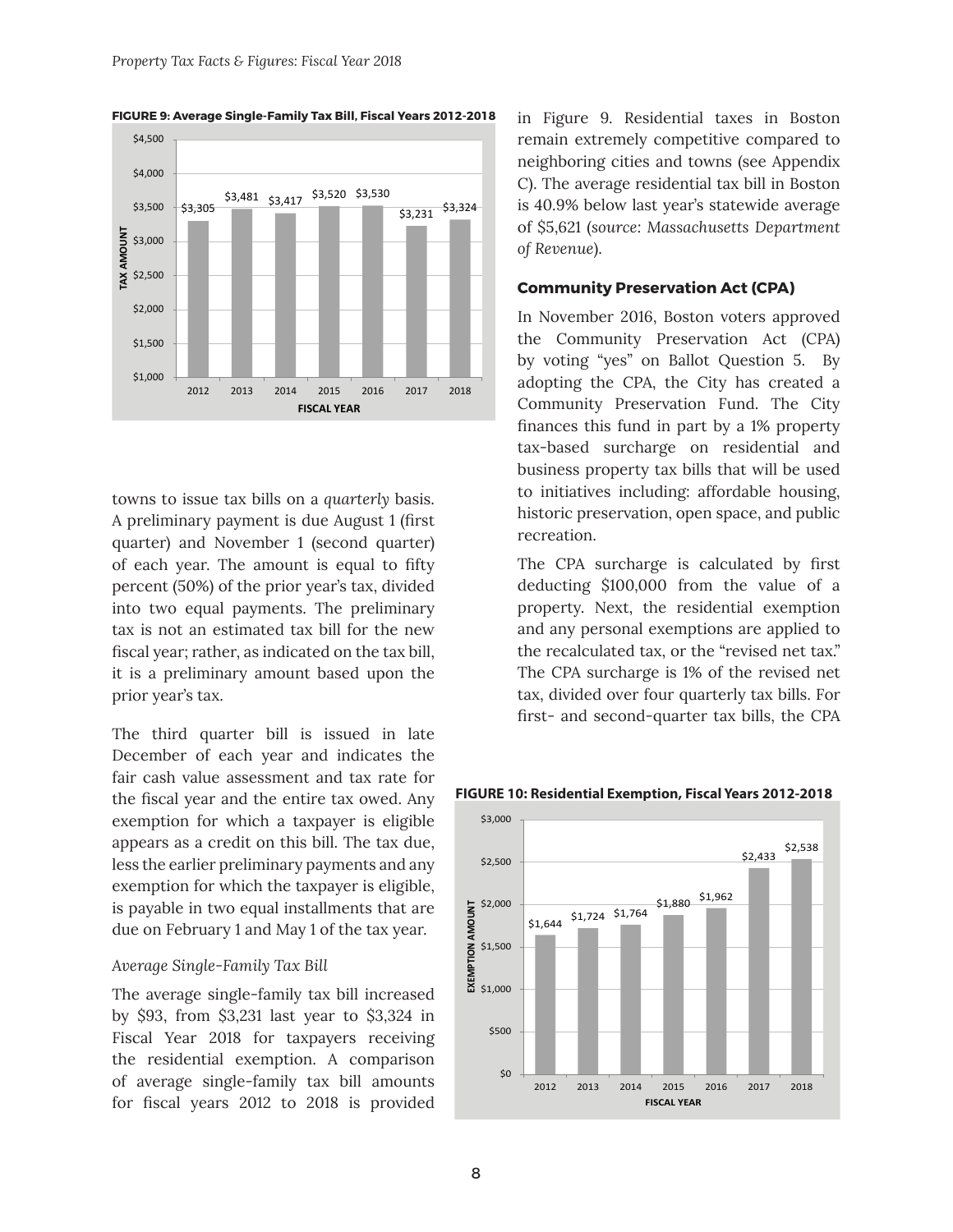surcharge is estimated using the revised net tax from the prior year. A CPA surcharge exemption is available to low-income property owners and low-to-moderate income senior property owners.

## **Property Tax Relief**

The City of Boston offers a number of property tax relief programs for qualified homeowners. These programs include the residential exemption, personal exemptions, and tax deferrals. Information on these programs appears below, and can also be found at boston.gov/assessing.

## *Residential Exemption*

The residential exemption is a reduction in real estate taxes for those homeowners who occupy their property as their principal residence. Per Massachusetts General Laws Chapter 59, Section 5C, the residential exemption is a local option that must be adopted by "the board of selectmen or mayor, with the approval of the city council, as the case may be." Last year, Mayor Walsh advocated for a change in state law that increased the residential exemption limit from 30% to 35% of the average assessed value of all Class One residential properties.

This year, the City Council, with the approval of the Mayor, once again chose the maximum exemption allowed by law. The Fiscal Year 2018 residential exemption amount increased by \$106 over last year's amount, from \$2,432.91 to \$2,538.47. The residential exemption amount was equivalent to a property value reduction of \$242,220. See Figure 10 for residential exemption amounts for fiscal years 2012 to 2018.

To qualify, homeowners must own and occupy their property as the principal residence as of January 1 preceding the tax year. For Fiscal Year 2018, homeowners must have owned and occupied their property as the principal residence on January 1, 2017.

#### **TABLE 1: Personal Exemptions**

| <b>Clause</b> | Program                                                                                      |
|---------------|----------------------------------------------------------------------------------------------|
| 17D           | Surviving Spouse; Minor Child of a<br>Deceased Parent; Elderly Persons<br>over the Age of 70 |
| 18            | Hardship exemption                                                                           |
| $22-$<br>22F. | Qualified Veteran homeowner<br>with a service-connected disability<br>during the time of war |
| 37A           | Homeowners who are legally blind                                                             |
| 41C           | Elderly homeowner over the age<br>of 65 who meets certain financial<br>requirements          |
| 42            | Surviving Spouse of a Firefighter or<br>Police Officer killed in the line of<br>duty         |
| 43            | Minor Child of a Firefighter or<br>Police Officer killed in the line of<br>duty              |
| 56            | National Guard exemption                                                                     |

## **TABLE 2: Tax Deferral Programs**

| <b>Clause</b>                        | Program                                                                                                                                      |
|--------------------------------------|----------------------------------------------------------------------------------------------------------------------------------------------|
| 18A                                  | Tax Deferral for hardship caused by<br>a change in active military status                                                                    |
| 41A                                  | Tax Deferral for persons over the<br>age of 65                                                                                               |
| Ch. 375<br>of the<br>Acts of<br>2016 | Tax Deferral for long-term<br>homeowners (55+) with a net tax<br>liability that is at least 10% greater<br>than the prior year net liability |

The filing deadline for Fiscal Year 2018 is April 2, 2018.

## *Personal Exemptions*

A personal exemption releases a taxpayer from an obligation to pay all or a portion of the taxes assessed on a parcel of property, based on specific conditions. The City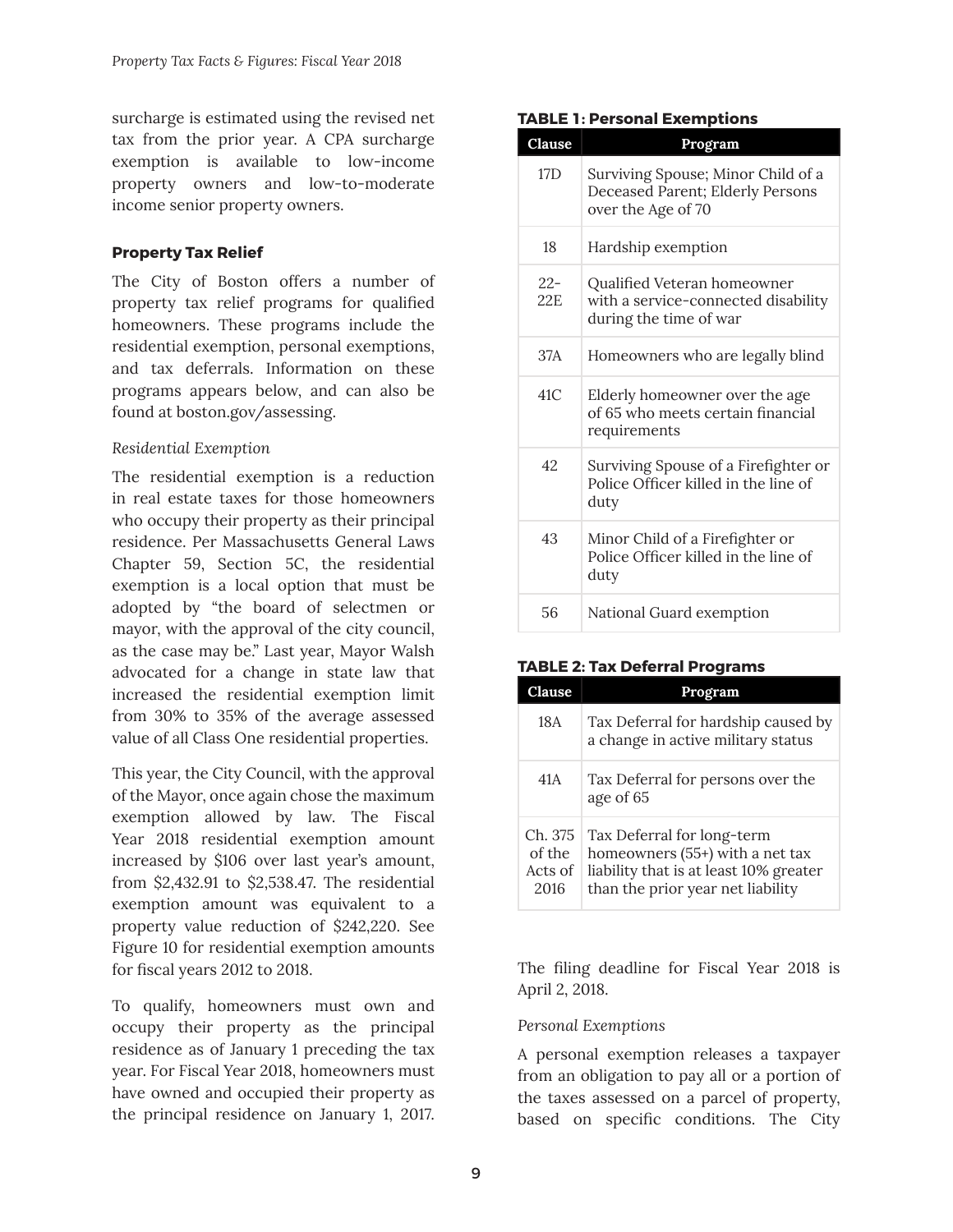of Boston extends the maximum benefit allowed by law to those who qualify for the exemptions shown in Table 1 under Chapter 59, Section 5 of the Massachusetts General Laws.

Some notable personal exemption program information is described below:

*National Guard Exemption*. In 2011, the City of Boston implemented a new personal exemption program to offer tax relief to those homeowners that served overseas during the fiscal year as members of the National Guard or Military Reserve. Qualified applicants will be eligible for a 100% reduction in real estate taxes for the given year. Last year, the Boston City Council extended the National Guard exemption program for an additional period of two years through Fiscal Year 2019.

*Elderly Exemption (41C)*. In 2010, the City Council increased the exemption amount for the 41C Elderly Exemption from \$500 to \$750 to provide additional relief to qualifying seniors. Similarly, the City adopted the local option amendment to the 41C to both reduce the eligibility age (from 70+ to 65+) and increase the income and asset limits in 2004.

*The "Boston Bill."* Under the "Boston Bill", Chapter 73 of the Acts of 1986, taxpayers who are eligible for certain personal exemptions may receive additional relief that can further reduce their tax bill. Recipients of the Elderly Exemption (41C), Blind Exemption (37A), Veterans Exemption (22-22E) or Surviving Spouse, Minor Child of Deceased Parent, Elderly Exemption (17D) may qualify for additional tax relief in an amount up to the amount of relief afforded by the specific personal exemption. For instance, a taxpayer who is eligible for the 41C Elderly Exemption and who will receive a reduction in their tax liability of \$750 may receive additional relief of up to \$750. Additional relief is not granted in cases where the relief amount reduces the

tax bill to a level below the prior year's tax bill. No exemption may lower the taxable value of the property below 10% of the assessed value.

The Fiscal Year 2018 filing deadline for all personal exemptions is April 2, 2018. For more personal exemption information, please visit boston.gov/assessing.

## *Tax Deferral Programs*

Taxpayers may consider participation in a tax deferral program if they are having difficulty affording their tax liability (Table 2). The City of Boston offers a few tax deferral programs to qualified applicants:

The *41A Tax Deferral* for seniors over the age of 65 allows qualified applicants to defer their real estate taxes until the taxes due, including accrued interest at a rate of 4%, equals 50% of the then assessed value of the property. The deferred taxes plus interest must be repaid when the property is sold or transferred, upon the death of the owner, or upon the death of a surviving spouse if he/ she entered into a new deferral agreement with the City.

In 2009, the City of Boston adopted a local option to increase the income limit for the 41A Tax Deferral from \$40,000 to \$49,000. In future years, the income limit is subject to change based on cost-of-living factors as determined by the state's Department of Revenue. In Fiscal Year 2018, the income limit was \$57,000.

The *18A Tax Deferral* allows taxpayers who are experiencing financial hardship as a result of a change to active military status to defer their taxes for no more than 3 fiscal years. The applicable rate of interest is 8% while a Tax Deferral & Recovery Agreement is in place and 14% once the Agreement is terminated.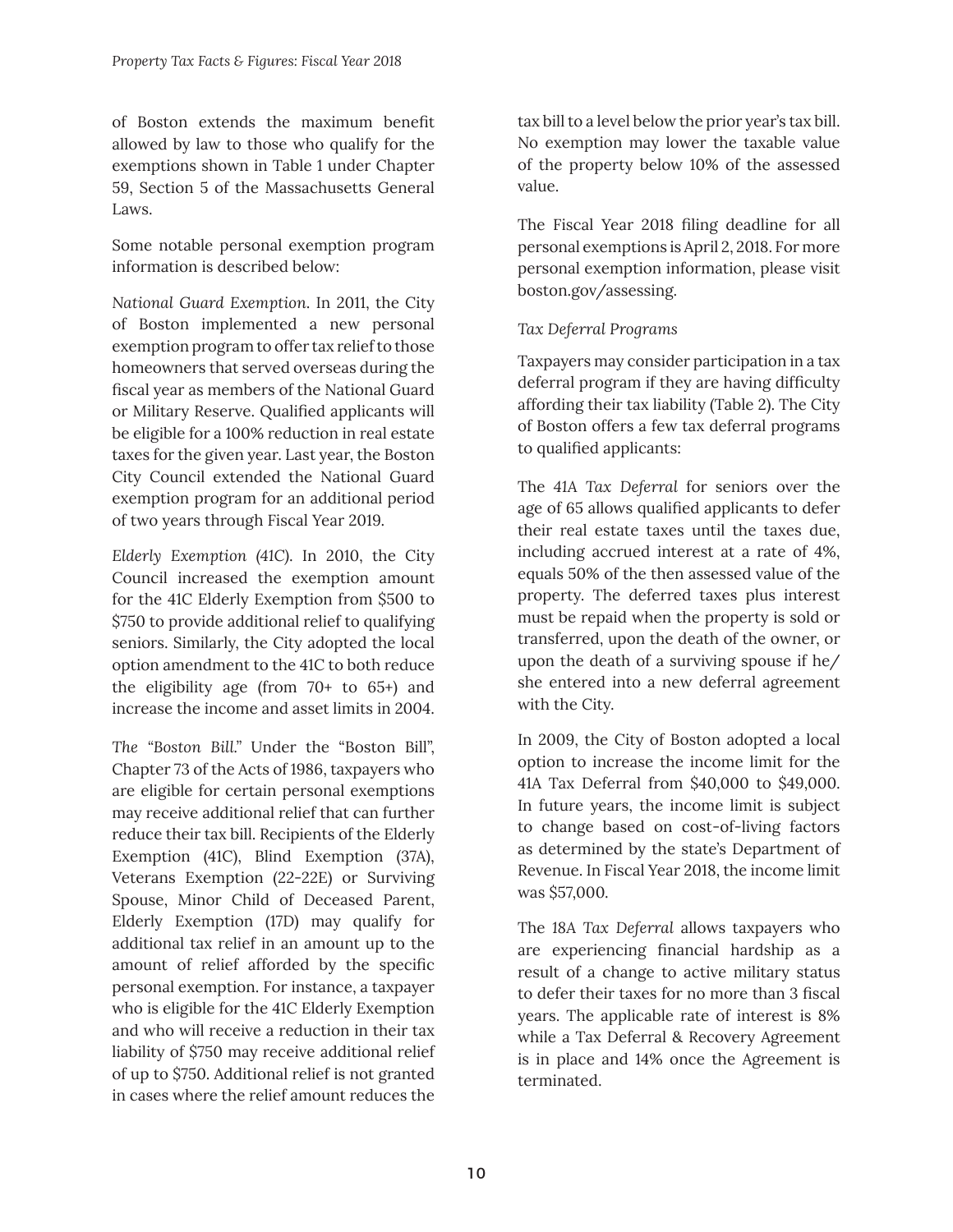The *Long Term Homeowner Tax Deferral* is a new deferral program that the City implemented last year for those longtenured homeowners ages 55 and over whose net real estate tax liability (i.e. gross tax reduced by residential exemption and/ or personal exemption) increased by 10% or more over the prior year net real estate tax liability. Similar to the 41A Tax Deferral, the taxes may be deferred until the deferred taxes plus interest equal 50% of the then assessed value of the subject property. The repayment conditions and the income limit are the same as in the 41A Tax Deferral.

The Fiscal Year 2018 filing deadline for the tax deferrals is April 2, 2018.

## **Data Resources**

Data on all Boston properties is available on the Assessing Department website via Data Boston under Where to Start by visiting boston.gov/assessing. For parcel-specific data and parcel maps, you may visit Assessing Online on the Assessing Department website where you can search for parcels using owner name, property address, or parcel identification number (PID).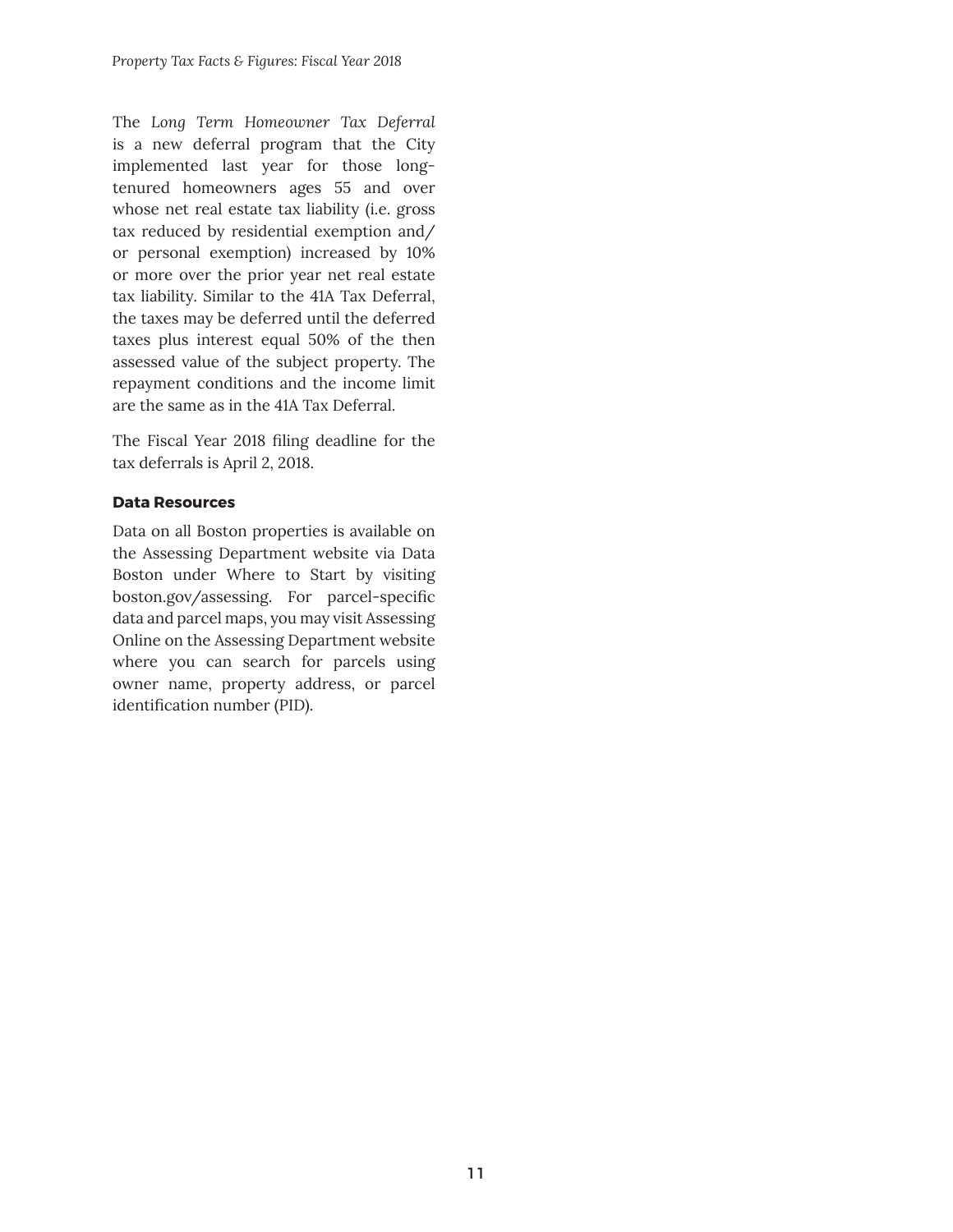# **PROPERTY TAX RECAP**

*Fiscal Years 2012-2018*

|             | <b>CLASS</b>                                         | <b>TOTAL VALUE</b> | <b>VALUE</b><br><b>PERCENT</b> | <b>TOTAL LEVY</b> | <b>LEVY</b><br>PERCENT | <b>TAX</b><br>RATE | <b>RESIDENTIAL</b><br><b>EXEMPTION</b> |
|-------------|------------------------------------------------------|--------------------|--------------------------------|-------------------|------------------------|--------------------|----------------------------------------|
| <b>FY18</b> | <b>RESIDENTIAL</b>                                   | \$99,885,328,404   | 64.9%                          | \$854,666,857     | 38.6%                  | \$10.48            | \$2,538.47                             |
|             | COMMERCIAL                                           | 46,615,297,303     | 30.3%                          | 1,174,705,492     | 53.0%                  | 25.20              |                                        |
|             | <b>INDUSTRIAL</b>                                    | 1,187,339,230      | 0.8%                           | 29,920,949        | 1.3%                   | 25.20              |                                        |
|             | PERSONAL                                             | 6,237,993,258      | 4.1%                           | 157,197,430       | 7.1%                   | 25.20              |                                        |
|             | <b>TOTAL</b>                                         | \$153,925,958,195  |                                | \$2,216,490,728   |                        |                    |                                        |
| <b>FY17</b> | <b>RESIDENTIAL</b>                                   | \$93,462,190,788   | 64.9%                          | \$806,004,110     | 38.6%                  | \$10.59            | \$2,432.91                             |
|             | COMMERCIAL                                           | 43,571,093,612     | 30.3%                          | 1,105,398,645     | 53.0%                  | 25.37              |                                        |
|             | <b>INDUSTRIAL</b>                                    | 1,103,888,116      | 0.8%                           | 28,005,642        | 1.3%                   | 25.37              |                                        |
|             | PERSONAL                                             | 5,804,773,923      | 4.0%                           | 147,267,114       | 7.1%                   | 25.37              |                                        |
|             | <b>TOTAL</b>                                         |                    |                                |                   |                        |                    |                                        |
| FY16        | <b>RESIDENTIAL</b>                                   | \$83,719,422,425   | 65.4%                          | \$773,052,085     | 39.4%                  | \$11.00            | \$1,961.58                             |
|             | COMMERCIAL                                           | 38,031,832,832     | 29.7%                          | 1,019,633,438     | 52.0%                  | 26.81              |                                        |
|             | <b>INDUSTRIAL</b>                                    | 908,352,119        | 0.7%                           | 24,352,920        | 1.2%                   | 26.81              |                                        |
|             | PERSONAL                                             | 5,387,473,327      | 4.2%                           | 144,438,160       | 7.4%                   | 26.81              |                                        |
|             | <b>TOTAL</b>                                         | \$128,047,080,703  |                                | \$1,961,476,603   |                        |                    |                                        |
| <b>FY15</b> | <b>RESIDENTIAL</b>                                   | \$72,346,068,366   | 65.3%                          | \$734,471,194     | 39.3%                  | \$12.11            | \$1,879.53                             |
|             | COMMERCIAL                                           | 32,451,521,456     | 29.3%                          | 957,968,913       | 51.3%                  | 29.52              |                                        |
|             | <b>INDUSTRIAL</b>                                    | 785,061,568        | 0.7%                           | 23,175,017        | 1.2%                   | 29.52              |                                        |
|             | PERSONAL                                             | 5, 154, 210, 832   | 4.7%                           | 152, 152, 304     | 8.1%                   | 29.52              |                                        |
|             | \$110,736,862,222<br>\$1,867,767,429<br><b>TOTAL</b> |                    |                                |                   |                        |                    |                                        |
| <b>FY14</b> | <b>RESIDENTIAL</b>                                   | \$64,541,402,530   | 64.6%                          | \$678,415,075     | 38.1%                  | \$12.58            | \$1,763.84                             |
|             | COMMERCIAL                                           | 29,631,862,869     | 29.7%                          | 923,921,484       | 51.9%                  | 31.18              |                                        |
|             | <b>INDUSTRIAL</b>                                    | 707,563,713        | 0.7%                           | 22,061,837        | 1.2%                   | 31.18              |                                        |
|             | PERSONAL                                             | 4,951,983,447      | 5.0%                           | 154,402,844       | 8.7%                   | 31.18              |                                        |
|             | <b>TOTAL</b>                                         | \$99,832,812,559   |                                | \$1,778,801,240   |                        |                    |                                        |
| FY13        | <b>RESIDENTIAL</b>                                   | \$60,147,396,114   | 65.2%                          | \$659,303,136     | 39.2%                  | \$13.14            | \$1,724.47                             |
|             | COMMERCIAL                                           | 26,762,023,122     | 29.0%                          | 855,314,259       | 50.8%                  | 31.96              |                                        |
|             | <b>INDUSTRIAL</b>                                    | 707,703,032        | 0.8%                           | 22,618,189        | 1.3%                   | 31.96              |                                        |
|             | PERSONAL                                             | 4,582,149,430      | $5.0\%$                        | 146,445,496       | 8.7%                   | 31.96              |                                        |
|             | <b>TOTAL</b>                                         | \$92,199,271,698   |                                | \$1,683,681,079   |                        |                    |                                        |
| <b>FY12</b> | RESIDENTIAL                                          | \$57,517,785,218   | 65.0%                          | \$625,063,442     | 38.7%                  | \$13.04            | \$1,644.28                             |
|             | COMMERCIAL                                           | 25,790,869,236     | 29.1%                          | 823,244,546       | 51.0%                  | 31.92              |                                        |
|             | <b>INDUSTRIAL</b>                                    | 675,290,093        | 0.8%                           | 21,555,260        | 1.3%                   | 31.92              |                                        |
|             | PERSONAL                                             | 4,516,465,740      | $5.1\%$                        | 144, 165, 586     | 8.9%                   | 31.92              |                                        |
|             | <b>TOTAL</b>                                         | \$88,500,410,287   |                                | \$1,614,028,834   |                        |                    |                                        |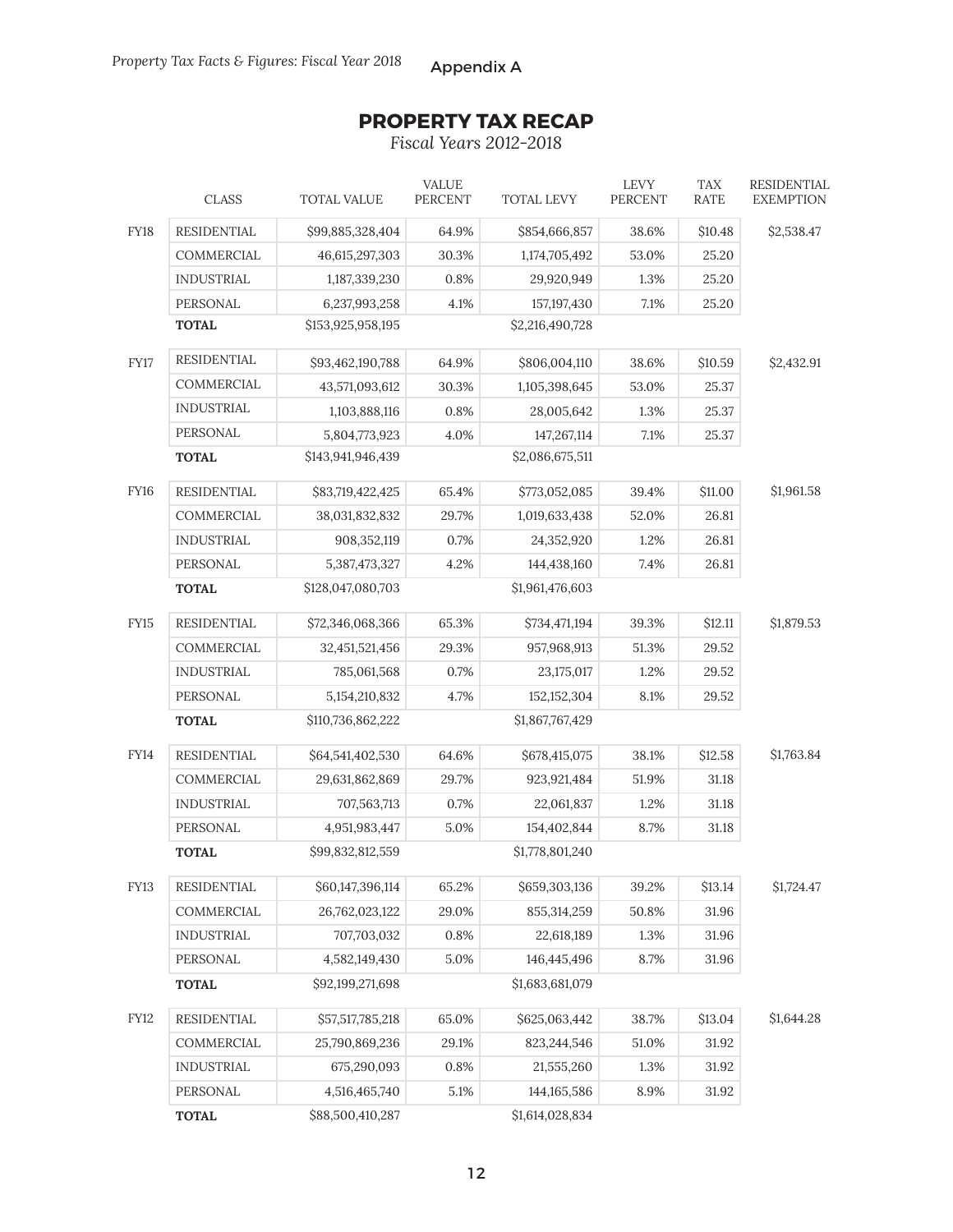# **Tax Levy Limit (\$ millions)**

*Fiscal Years 2012-2018*

|                              | <b>FY12</b>           | <b>FY13</b> | <b>FY14</b> | <b>FY15</b> | <b>FY16</b> | <b>FY17</b> | <b>FY18</b> |
|------------------------------|-----------------------|-------------|-------------|-------------|-------------|-------------|-------------|
| Prior-Year Limit             | \$1,539.7             | \$1,614.7   | \$1,683.8   | \$1,779.0   | \$1,868.0   | \$1,962.3   | \$2,086.8   |
| $2\frac{1}{2}\%$ Levy Growth | 38.5                  | 40.4        | 42.1        | 44.5        | 46.7        | 49.1        | 52.2        |
| New Growth*                  | 36.5                  | 28.7        | 53.1        | 44.5        | 47.6        | 75.5        | 77.6        |
| <b>TOTAL</b>                 | S <sub>1</sub> ,614.7 | \$1,683.8   | \$1,779.0   | \$1,868.0   | \$1,962.3   | \$2,086.8   | \$2,216.6   |

*\*New Growth includes amended growth from the prior fi scal year.*